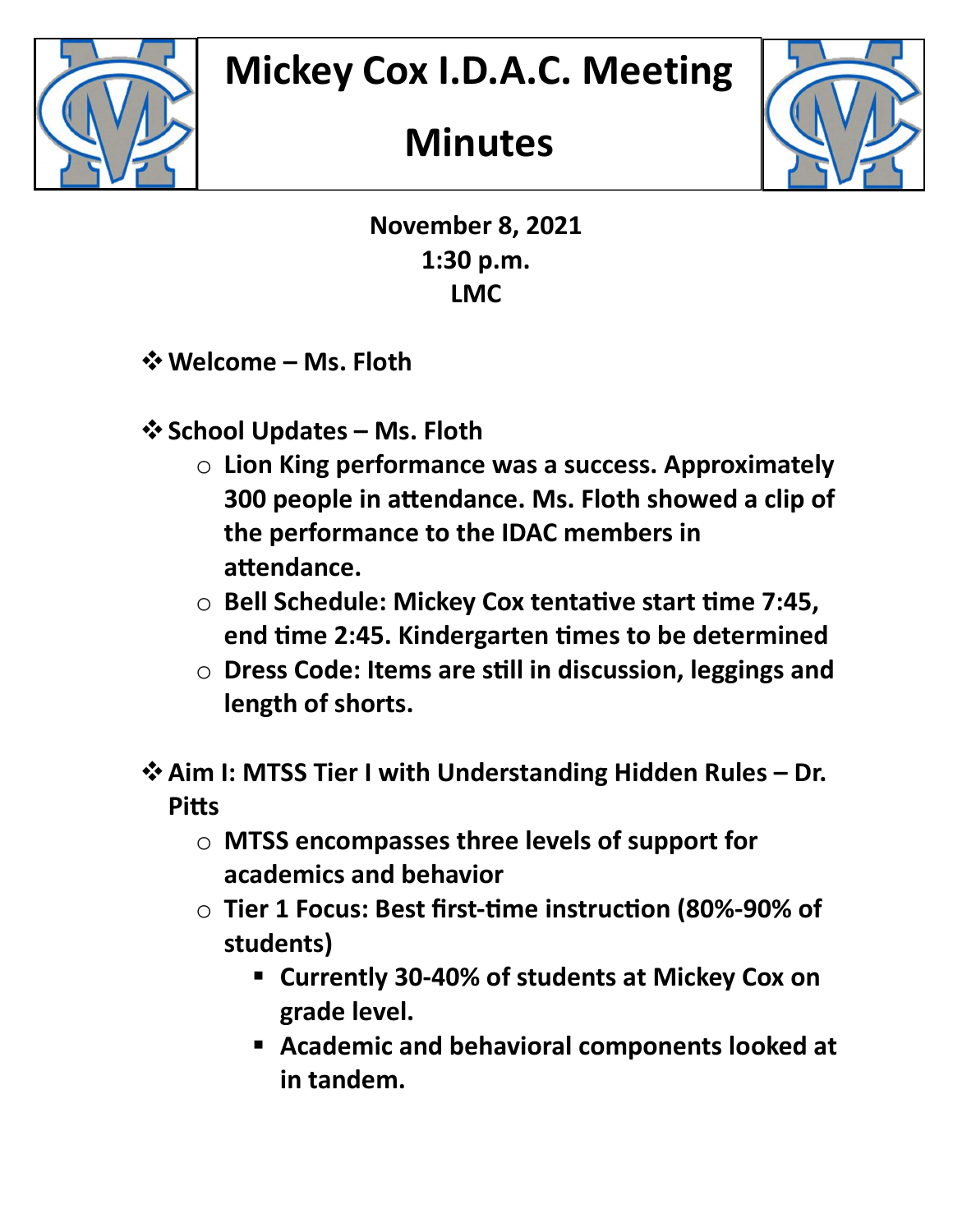- **Some student's behavior needs are very** extensive the CUSD Behavior Support Team utilized for interventions
- **EXT** Academic interventions utilized in the classroom
	- We are currently looking for certificated intervention teachers to support the needs of the students in the classroom
- $\circ$  How do we get to know our students?
	- **EX Conversations, learning inventories,** observations are all utilized to address academic and socio-emotional needs of students.
	- IEP's, 504's, SST's, diagnostic information, student history helps to provide targeted information regarding student learning and needs.
- o Ruby Payne framework, "Understanding Poverty".
	- **Nickey Cox is a Title I school and utilizing these** strategies we are better able to engage students and promote academic and behavioral success.
	- **Background knowledge should never be** assumed. Students and parents need supports to develop an understanding of what is being asked of them.
	- "Hidden rules" are unspoken habits and cues of a particular group (race, nationality, region, age gender, religion, or economic class)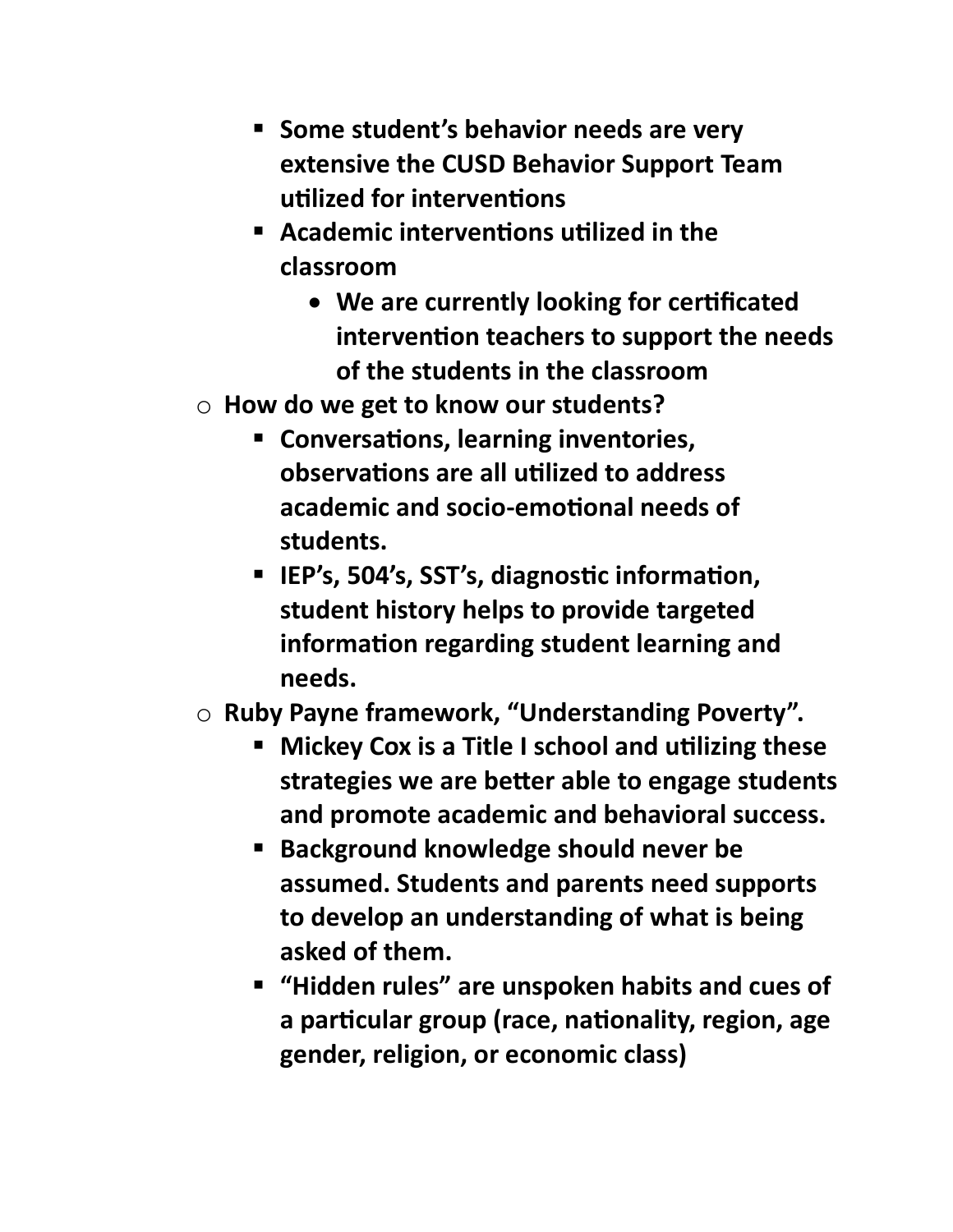- **IF In order to eliminate barriers to success,** schools must identify and tackle our own "hidden rules" and the "hidden rules" of our students and their families.
- o Where do we go from here?
	- Create a campus where all students and families feel recognized and welcomed.
	- **Demonstrate cultural proficiency**
	- Build relationships built upon mutual respect with students and families
	- **Setting clear expectations for students and families**
	- **Providing resources for students and families**
	- **E** Meeting students where they are in order to push them in the direction they need to go.
	- **Incorporating who our students are into our** classrooms
	- Differentiate instruction, and incorporate reteaching strategies
- $\circ$  Ways you as a parent can help
	- **EXECOMMUNICATE With teachers**
	- Check parent connect regularly
	- Ask your child to share a few things they have learned during the day
	- Read with your student
	- **Encourage your student to work on their iReady my** path at home
	- **EXP** Check planner and daily homework completion
	- **Encourage students to use their resources and think** outside of the box.